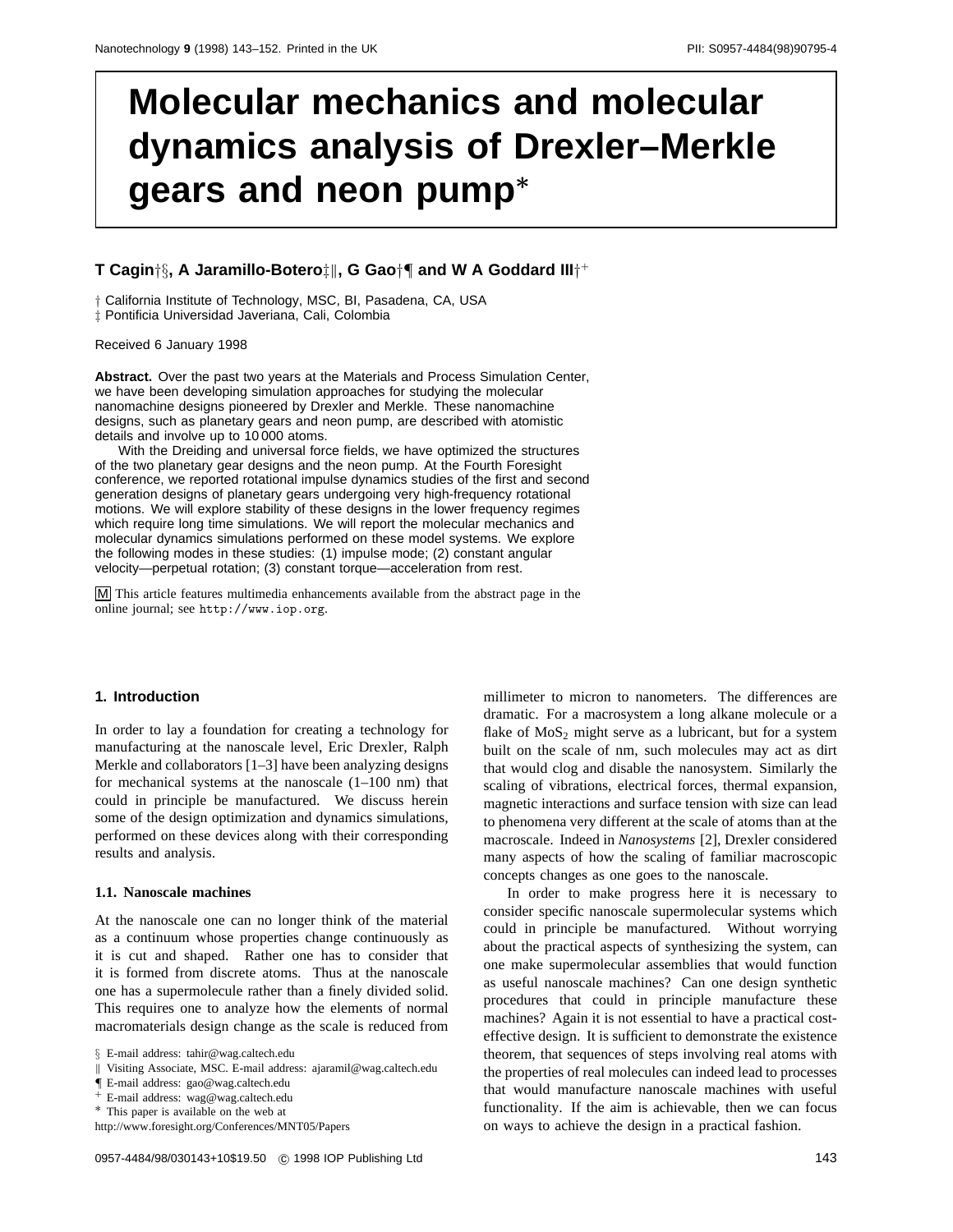

**Figure 1.** First generation planetary gear (lateral and top views). Number of atoms: 3557, molecular weight: 51 009.843 9813, molecular volume: 33 458.272.



**Figure 2.** Second generation planetary gear (lateral and top views). Number of atoms: 4235, exact molecular weight: 72 491.946 5915, molecular volume: 47 585.964.



Figure 3. Neon pump design (a) Complete neon pump. (b) Helical rotor. Number of atoms: 6165, molecular weight: 88 190.812 6747, molecular volume: 63 984.232.

*Our ability to model molecular machines (systems and devices)—of specific kinds, designed in part for ease of modeling—has far outrun our ability to make them. Design calculations and computational experiments enable the theoretical study of these devices, independent of the technologies needed to implement them.* [2]

#### **2. Planetary gear**

Along these lines Merkle and Drexler [3] have designed a nanoscale planetary gear with eight moving parts (see figure 1) using molecular mechanics force fields such as DREIDING [4] to ensure that the bond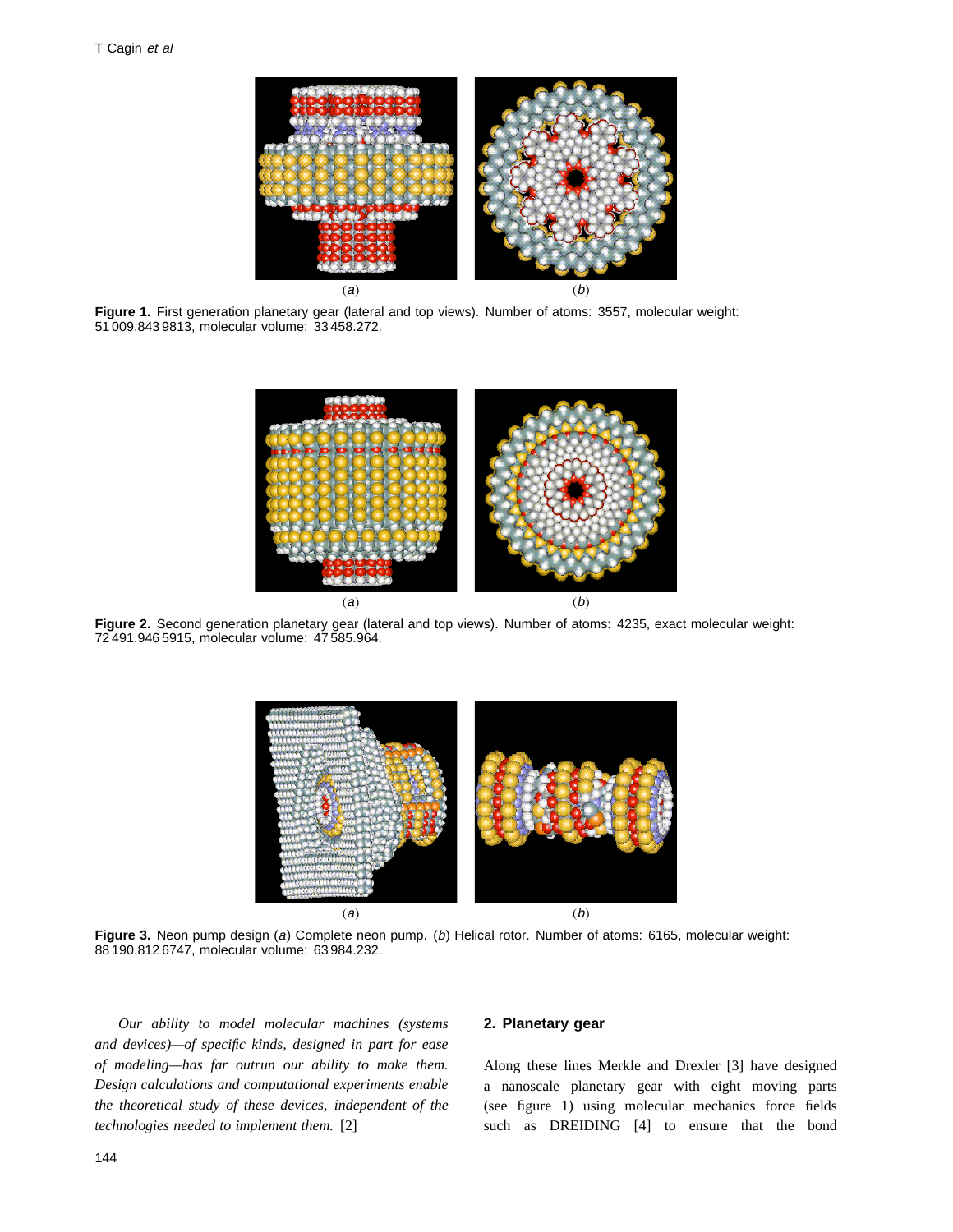

Neon Pump: rotation (360 degrees)

Angle **Figure 4.** Energy curve during 360◦ rotation shows helix interactions and slight rotor deformation after minimization of



Neon Pump: rotation (360 degrees)

**Figure 5.** Force levels during the rotation show the magnitude of forces required to set the system in motion through an externally applied force directly on the rotor or by indirect forces induced by high pressure (no Ne).

lengths, bond angles, van der Waals distances and strain energies are reasonable. Based on their design we carried out and reported at the 1995 Nanotechnology conferences a molecular dynamics simulation to test the properties of this gear [5]. Using somewhat extreme conditions (rapid accelerations and high-frequency rotations), we found significant instabilities in this design. In response Merkle and Drexler [6] improved their designs (see figure 2) to achieve much more stable motions.

structure (no Ne).

#### **3. Observed results**

We find that this new design is more stable; however, it also has too much slip. That is, the actual distances between the atoms for the specific set of atoms in this supermolecular system lead to spacings between the gear teeth and the opposing gear faces that are easily stripped. The problem is that a careful balance must be achieved between:

• having the gear and race atoms so close that shortrange repulsive van der Waals interactions cause the gear to freeze, and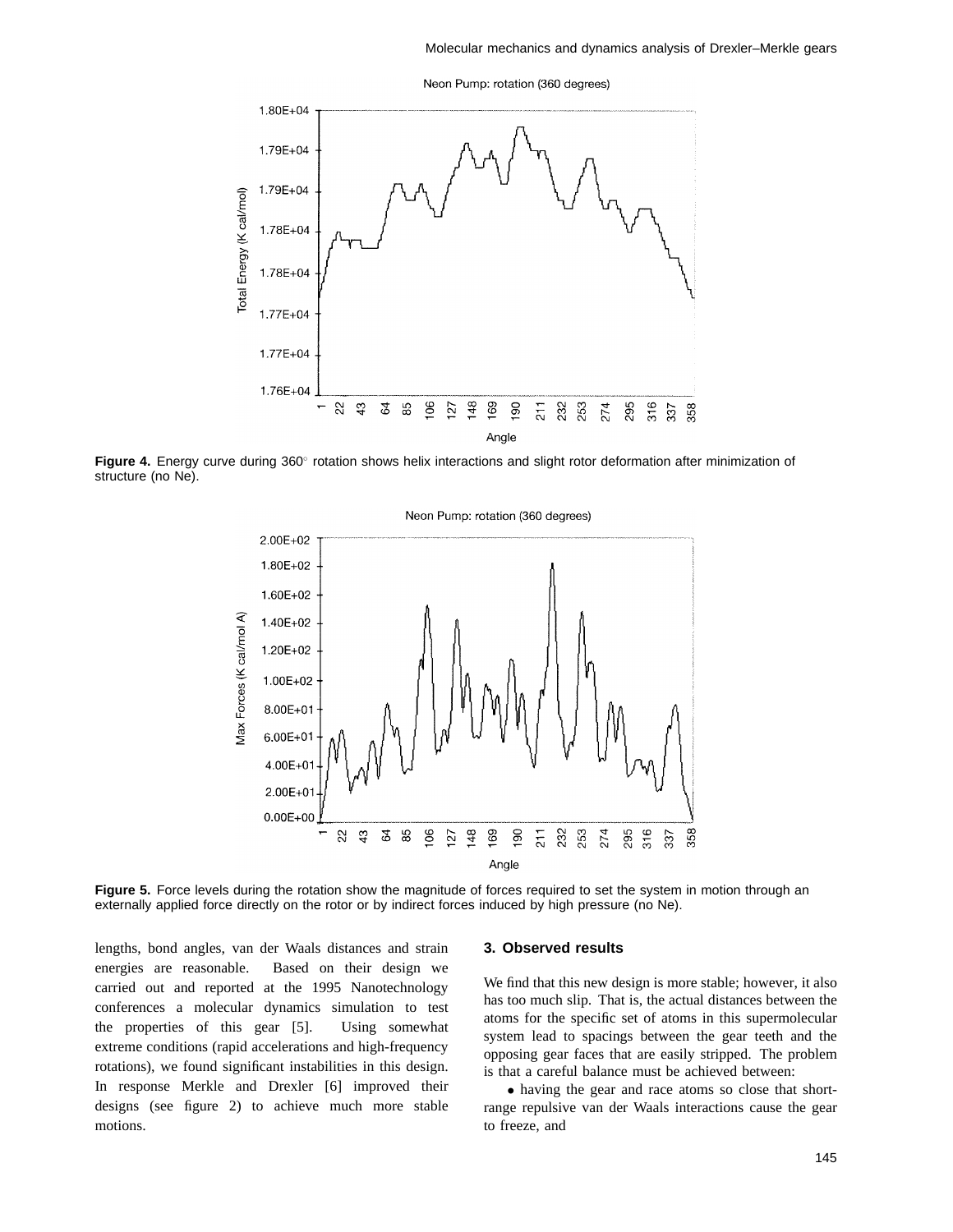

**Figure 6.** Actual trajectory of neon atoms (blue: 28) during pumping action.





Figure 7. Results of 3.4 revolutions with 28 Ne atoms in the pump chamber: (a) total energy, (b) maximum forces, (c) RMS forces.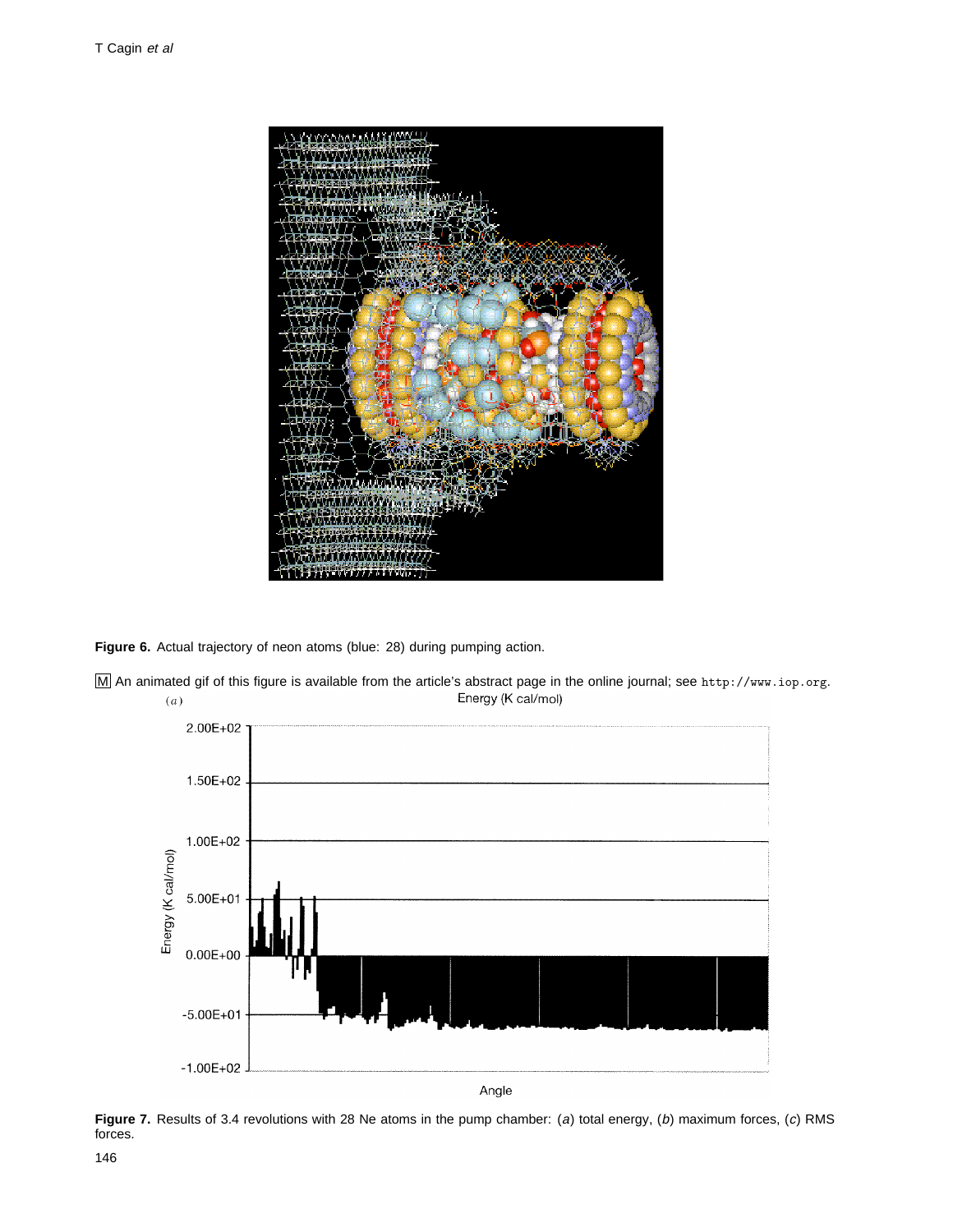



• having them too far apart that the gear tooth can slip past the gear tooth of the race.

It is possible to balance these in the static system, but dynamical motions lead to fluctuations (vibrations) that allow slippage. This is not a calamity and does not mean that nanotechnology will not work. It means that we have a lot of hard work to do in designing prototype systems and testing them.

The problem here is the discreteness of the atoms. A macroscopic system is treated as a continuum. To make a gear one can design the shape of the gear teeth and the shape of the opposing teeth of the face to have exactly the same spacing as the gears turn. It is then only necessary to design the casting or injection molding system with appropriate tolerances to achieve good performance. The discreteness of the atoms plays no role when these tolerances are 0.0001 in =  $2.54 \times 10^{-3}$  mm.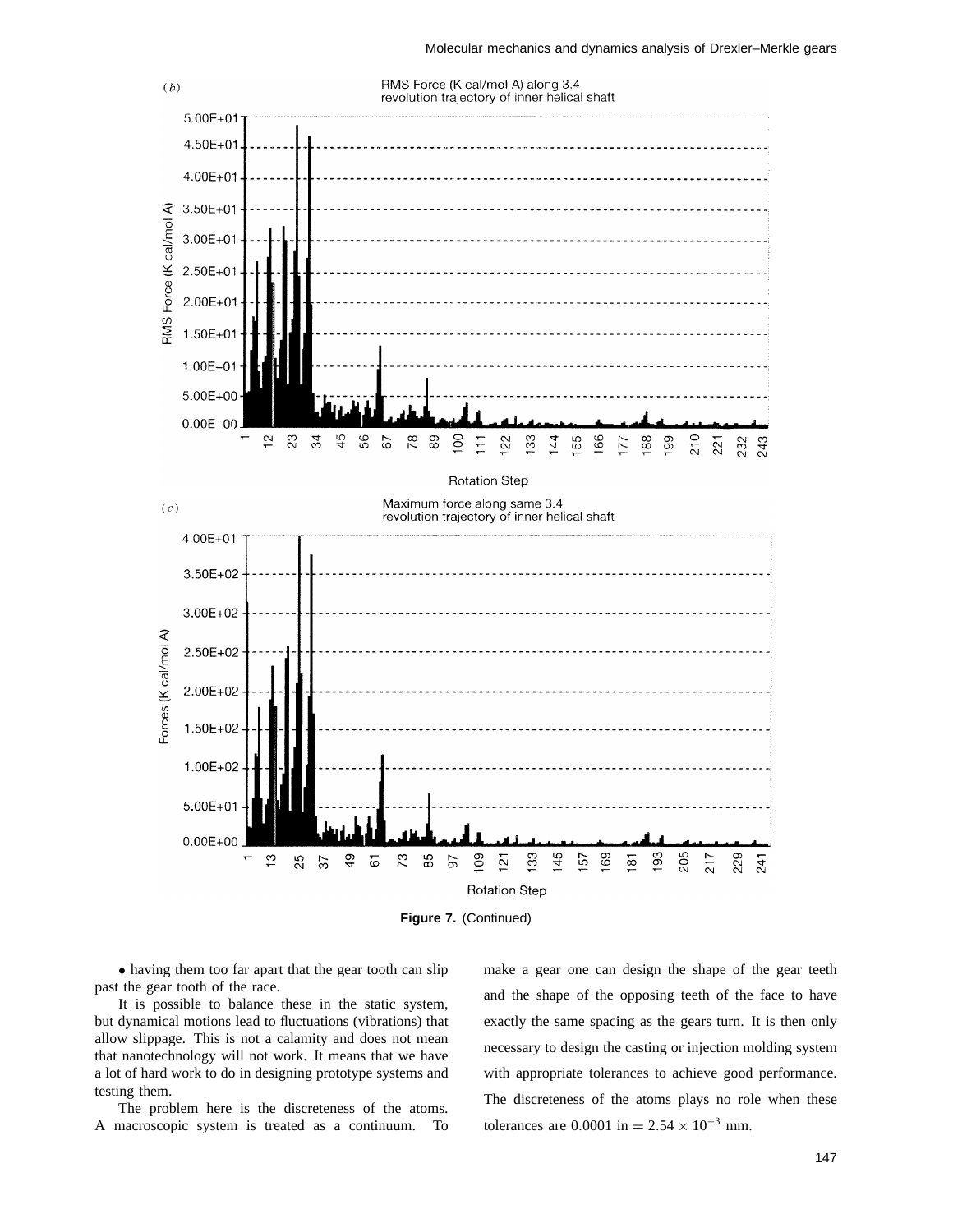

Figure 8. Cerius<sup>2</sup> graphical user interface to nanomachine simulator. (a) Impulse set-up, (b) dynamics, (c) run simulation panel.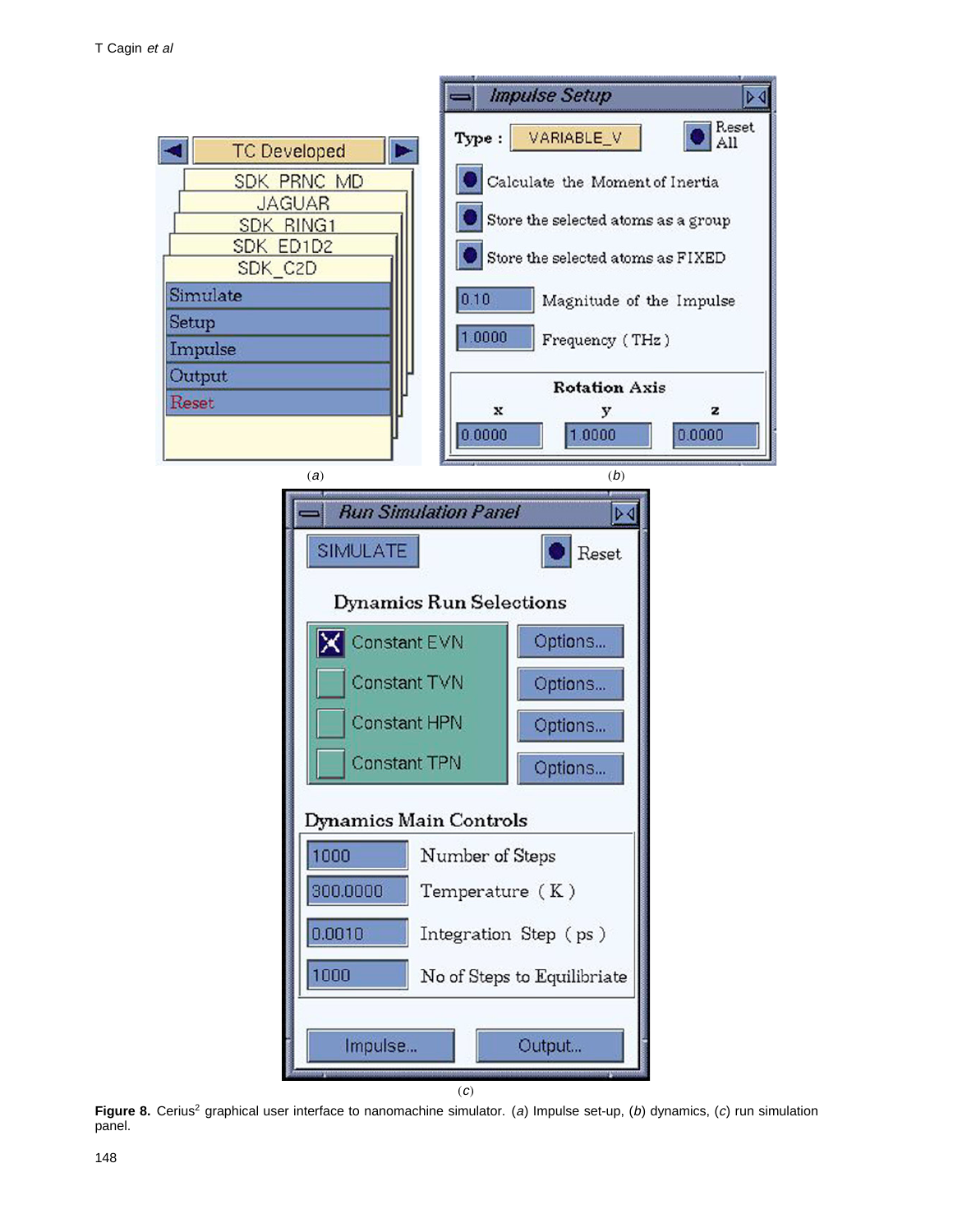

**Figure 9.** Kinetic temperature versus different driving conditions. (a) Kinetic temperature of generation 1 planetary gear driven by constant initial angular velocity. For the initial 2000 iterations the kinetic energy is maintained at a constant value. (b) Kinetic temperature of generation 2 planetary gear driven by constant angular velocity. For the initial 2000 iterations the kinetic energy is maintained at a constant value. (c) Kinetic temperature of generation 2 planetary gear driven by a sine wave angular velocity. For the initial 2000 iterations the kinetic energy is maintained at a constant value. (d) Cold start with a sinusoidal driving torque applied.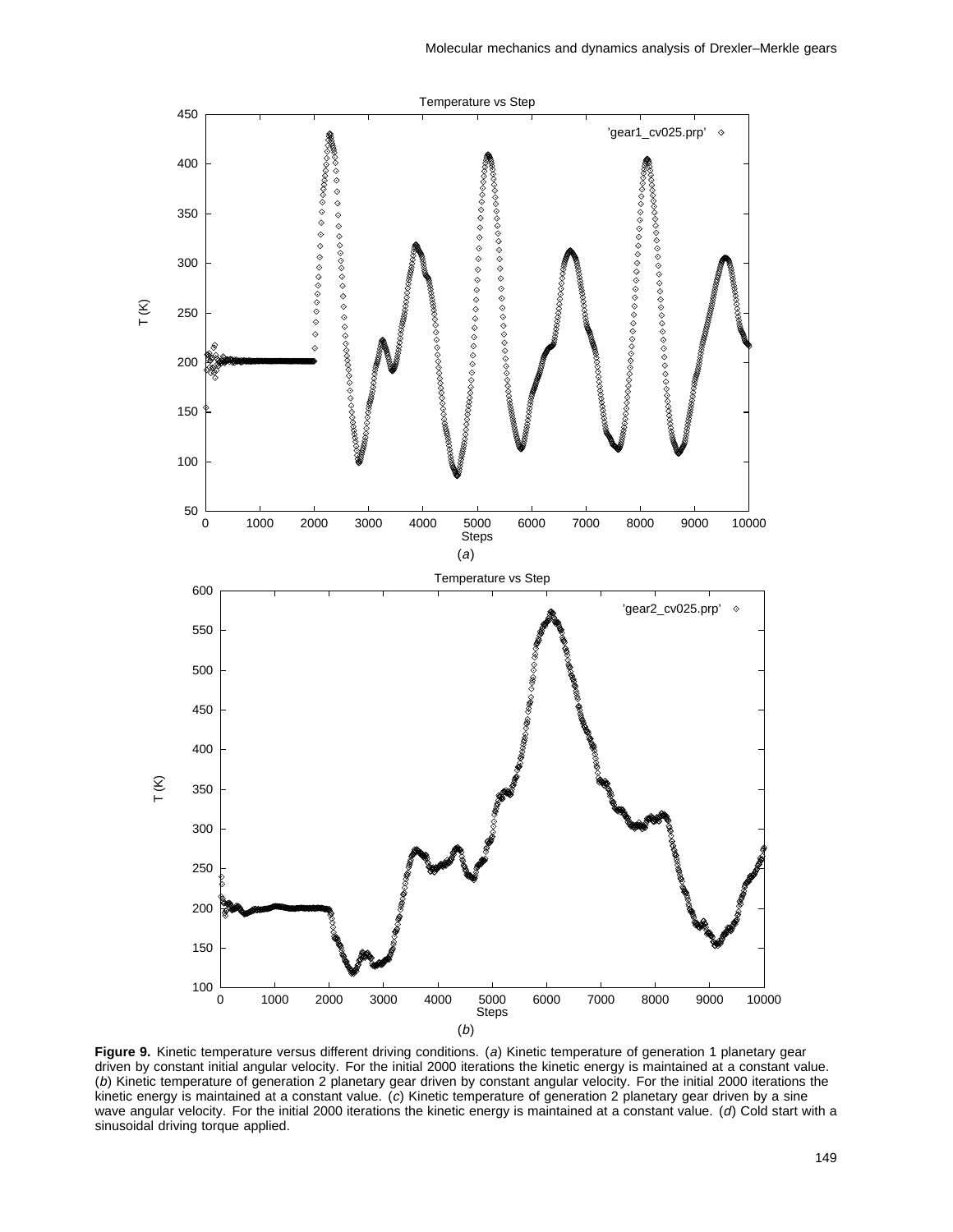

**Figure 9.** (Continued)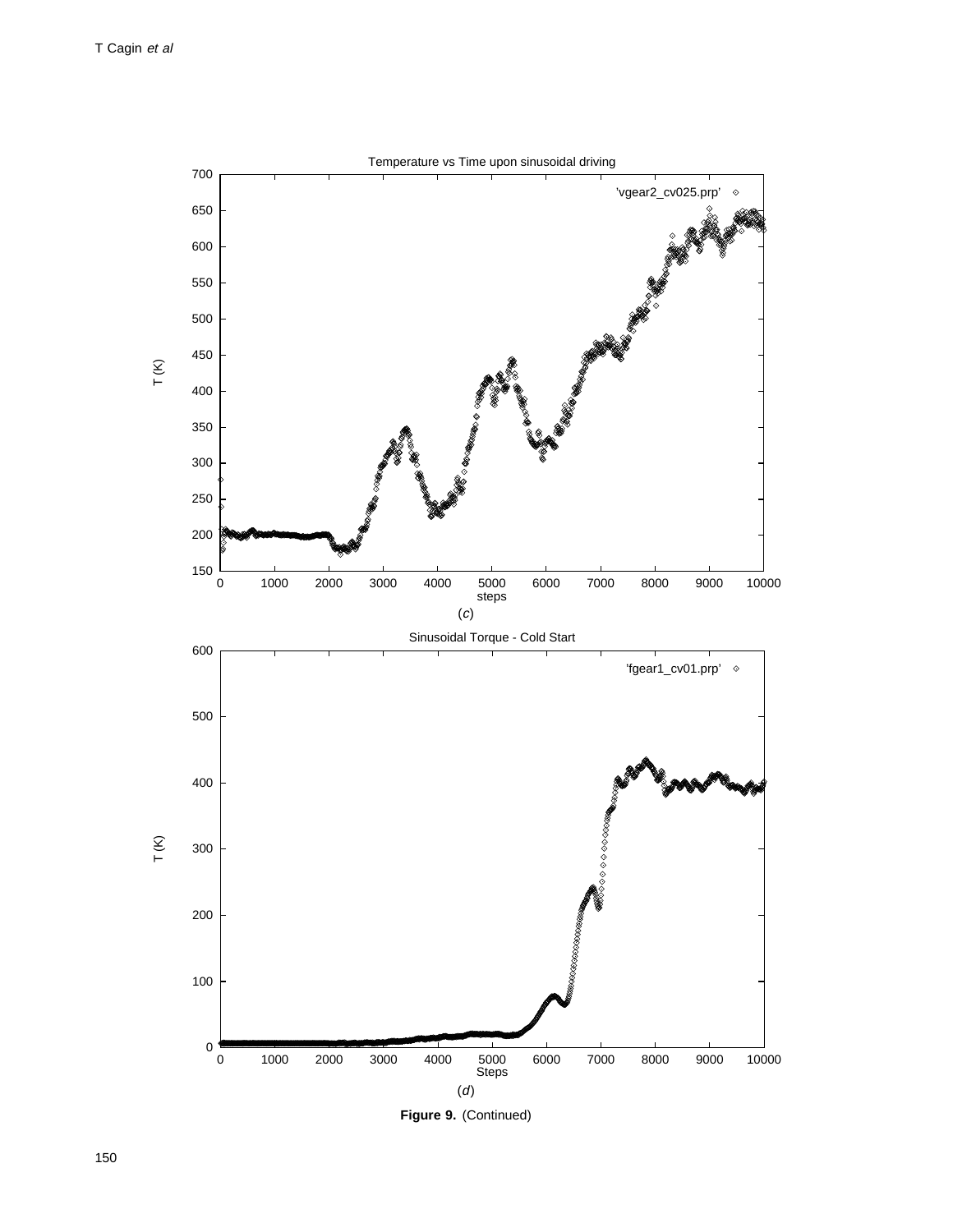## **4. Neon pump**

More recently Drexler and Merkle [3] have designed a nanomachine (figure 3) which in one mode could serve as a pump for Ne and in another could serve to convert Ne pressure to rotary power (figure 6). We investigate this system using accurate force fields and molecular dynamics simulations to test and refine the concepts.

### **4.1. Static analysis**

The initial tests performed on the neon pump involve a 0 K simulation, using universal force fields (UFF) [7], and partial charges obtained from the Gasteiger method, to establish the effect of rotor–casing, rotor–casing–Ne interactions. The following test where performed.

• Rotor static rotations with single energy calculations at each step, to determine the magnitude of forces required for inducing motion on the rotor and to determine possible empty system 'frictions' along the trajectory (see figures 4 and 5).

• Translations along the axis of rotation were performed to evaluate energy curves during rotation and push–pull action induced by pumping action. This analysis serves as well to determine kinematic-dynamic boundaries of the system, i.e. maximum angular velocities, acceleration, etc.

• Neon atoms are introduced into the chamber of the pump and step by step 1◦ rotations of the helix followed by energy minimizatons at each step (while fixing atomic positions in the rotor and casing to avoid all atomic computation of the equations of motion, i.e. the main interest is in Ne trajectories).

In a sense, we can consider these simulations as being two rigid body (rotor–casing) and multiple body (rotor– casing–Ne atoms) (figure 7).

Simulation shows a total of 245 rotation steps  $(5<sup>°</sup>)$ each), for a total of 3.4 revolutions. Results clearly show higher energy due to Ne–Ne/Ne–rotor/Ne–casing interactions during their motion through the helix. The number of Ne atoms inside the helix chamber reduces as the rotations step axis increases. Energy becomes negative since only Ne atoms are considered.

The ground rules here are that a realistic force field (FF) be used and that all pieces be treated at the atomic level (but some might be semi-rigid). This will use the FF developed for nanosynthesis. Also we wish to consider the effect of energy release in the chemical steps on the thermal fluctuations in these systems (which may cause displacements and vibrations).

# **5. Molecular dynamics simulations using rotational impulse dynamics**

The molecular dynamics simulation is initiated by a rotational impulse to the input unit. In the course of simulation this angular momentum is slowly transferred to the output unit.

Over the 12.0 ps simulation, the input unit completes one full cycle and the output unit completes almost a half cycle and the rail completes a quarter cycle. Over the run the initial angular kinetic energy partially dissipates through conversion into thermal energy via atomic collisions.

We imagine that the eventual design would have the functionality of a planetary gear but might have an appearance completely different from the macroscopic systems. Thus because a gear tooth in the *xy* plane cannot be atomically smooth in the *z*-direction, we may develop a Vee design so that the Vee shape of the gear tooth in the *z*-direction nestles within a Vee notch in the race to retain stability in the *z*-direction as the teeth contact in the *xy* plane. This design would make no sense for a macroscopic gear system since the gear could never be placed inside the race. However, for a molecular system one could imagine that the gear is constructed and that the race is constructed all except for a last joining unit. The parts could be assembled and then the final connections on the face made to complete the design.

The preliminary tests performed on the neon pump demonstrate an appropriate functional behavior. The structural deformations of the rotor can cause instabilities at low and high rotational frequencies. The forced translations show that at very low perpendicular forces due to pump action the total energy rises significantly and again the structure deforms.

# **6. Control of power input for nanogears and pumps**

For all three of the devices we study, the driver unit is a rotary component. In order to mimic operational conditions, we designed various power input profiles to drive the devices. Under such conditions these devices are not represented by thermodynamic equilibrium, but rather they are driven systems represented as in steady state thermodynamic systems.

The modes of input power profiles we used are as follows.

(1) *Impulse mode*. A rotational angular velocity is applied to the input unit at  $t = 0$ .

(2) *Constant angular velocity*. The input unit is maintained at a constant rate of rotation about the chosen axis. Unless a heat sink is supplied (Nose–Hoover thermostat or Gaussian isokinetic thermostat, or Langevin bath) the model system heats up, and is driven away from the steady thermodynamic state.

(3) *Time-dependent angular velocity*. The input unit is driven by a time-dependent angular velocity. The functional forms for time dependence should be bounded functions, especially periodic functions, sine, saw tooth, etc. This mode of operation must also be maintained at a steady state by a heat bath.

(4) *Constant torque—acceleration from rest*. This is especially important to simulate the early stages of the operation. Where a constant angular acceleration rate starts the system from rest.

(5) *Time-dependent angular acceleration mode*. This mode is similar to that of the time-dependent angular velocity profile imposed on the input unit. Especially, periodic functions for input torque cause the system to remain within stability limits.